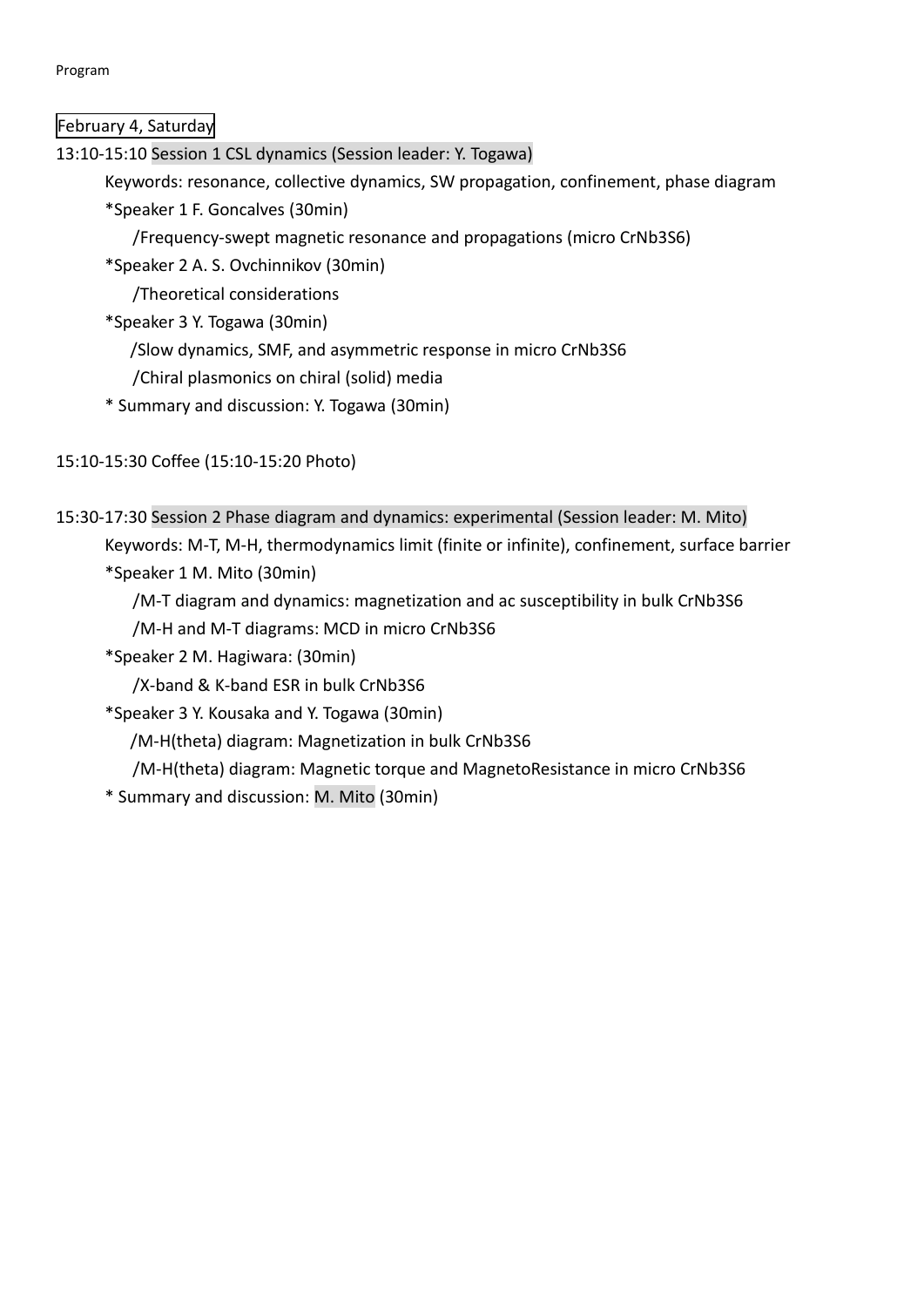February 5, Sunday

8:00-9:00 Breakfast (Restaurant 1F)

## 9:30-11:30 Session 3 Phase diagram and criticality: theoretical (Session leader: Y. Kato)

\*Speaker 1 Y. Kato (15min),

Summary on previous studies on phase diagram of mono-axial chiral magnet at finite temperature(tentative)

\*Speaker 2 A. N. Bogdanov, (25min)

Overview on existing results on H-T phase diagrams

for uniaxial and cubic helimagnets and indicate unsolved problems I(tentative)

\*Speaker 3 A. Leonov (25min)

Overview existing results on H-T phase diagrams

- for uniaxial and cubic helimagnets and indicate unsolved problems II(tentative)
- \*speaker 4 M. Shinozaki(20min), Metastability, hysteresis and domain wall energy at the first order transition(tentative)
- \* Summary and discussion: Y. Kato(35min)

### 11:30-13:00 Lunch

### 12:10-13:00 Excursion

12:10 Front desk 12:41 train Takeo-onsen Station ->Arita Walk to Kamiarita

### 16:10-16:30 Poster&Coffee

### 16:30-18:30 Session 4 Theory of chiral phenomena (Session leader: J. Kishine)

- \* Ovchinnikov 25min
- \* Proskurin 15min
- \* Matsuura 15min
- \* Valja 15min
- \* Takahashi 10min
- \* Arima 15min
- \* Summary and discussion: Jun Kishine 25min

### 19:00-21:00 Banquet

20:40- Free